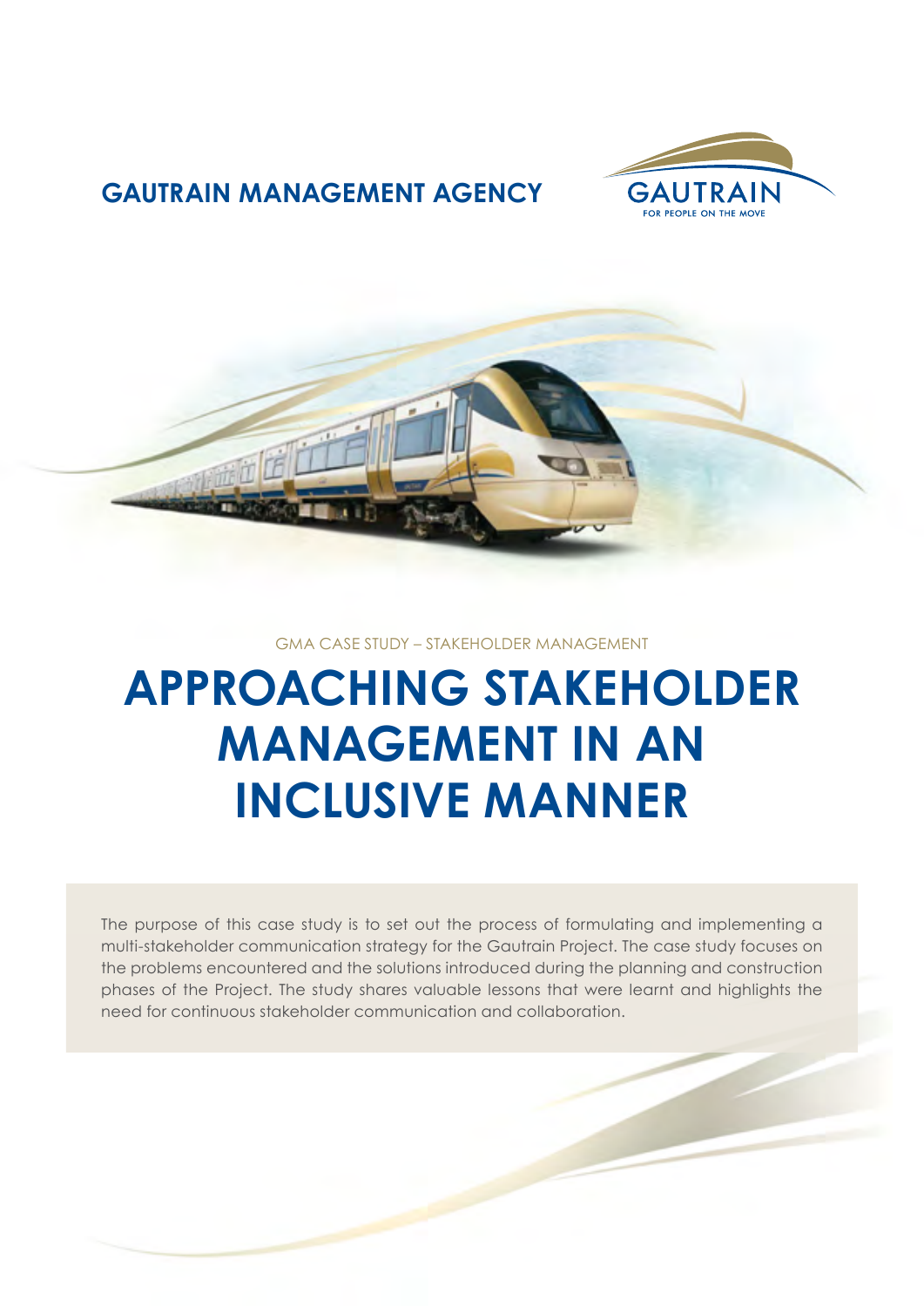# **LEARNING OUTCOME**

How to engage and manage stakeholders effectively within the Gautrain brand umbrella.

#### **BUSINESS OBJECTIVE**

To develop and implement an inclusive stakeholder management approach successfully for all Gautrain's relevant stakeholders, during the planning and construction phases.



# **1. BACKGROUND**

During its planning and construction, the nature of the Gautrain Project generated significant stakeholder interest. There were both supporters and opponents of the Project: the latter included people who may have opposed the project for political, financial, technical and environmental reasons. In addition, the opponents of the Project included those who were sceptical about its feasibility.

For this reason, a holistic approach towards communication was established. It included stakeholder management and the development of a comprehensive database of these stakeholder groups for future brand communication.

Given the ever-changing environment in which Gautrain operates, the purpose of Gautrain's integrated communication strategies was always to be proactive in managing its multiple – and highly complex – stakeholder groups. To achieve this the stakeholder groups, who were relevant at the time, needed to be engaged.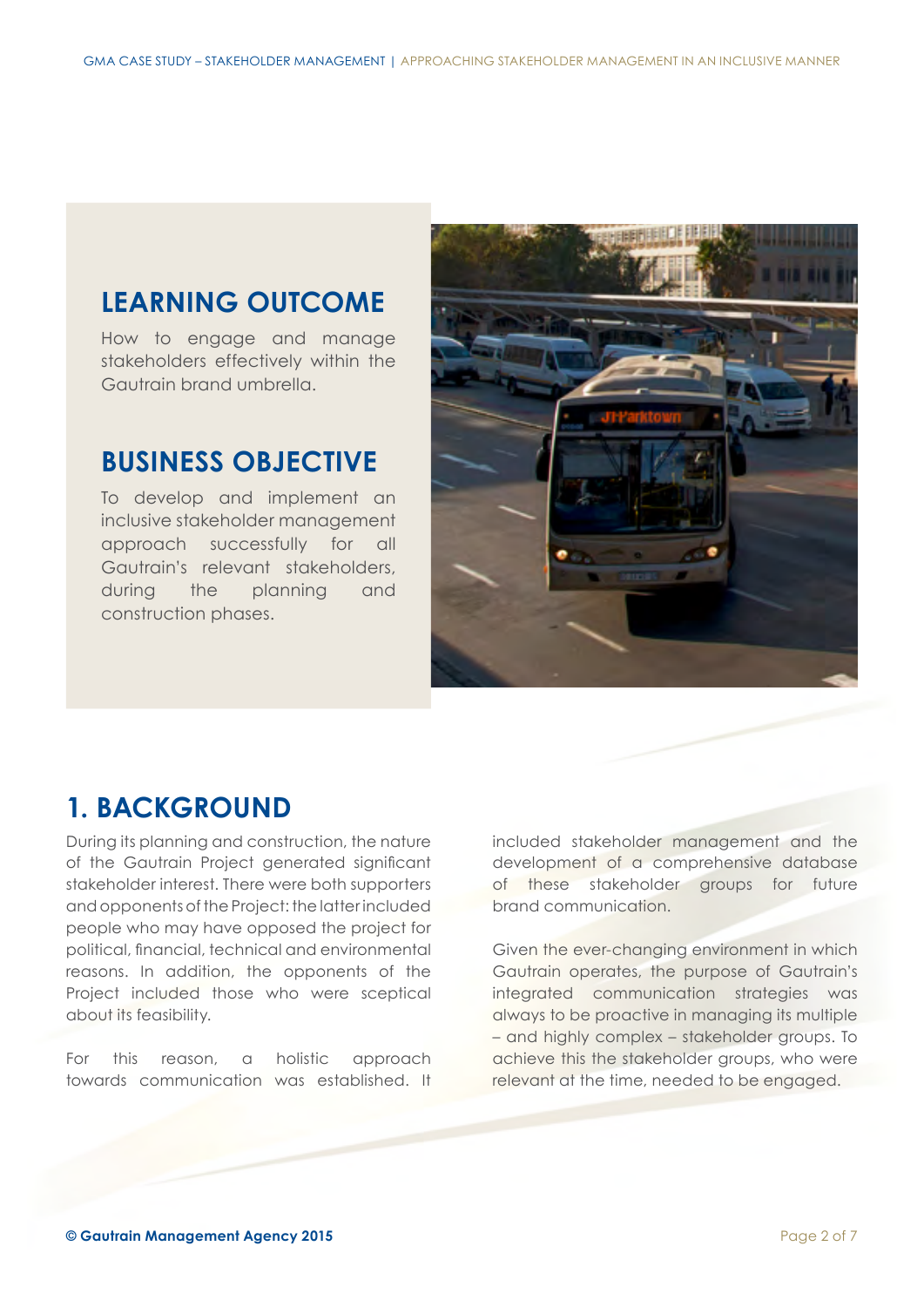# **2. PROBLEM STATEMENT AND EARLY FINDINGS**

Gautrain – the first rapid rail transport system in Gauteng, which is South Africa's economic heartland – has a myriad of stakeholder groups. Among these international, national and regional stakeholders groups lies the question: "How much attention does each stakeholder group require?" In answering this, the methodology for Gautrain's stakeholder management and engagement will be revealed.

The question above is firstly relevant owing to limited resources. Only a finite amount of time and money could be allocated to a specific stakeholder group. Secondly, the Gautrain Communication Unit realised that it was impossible for all stakeholders to have the same interests in, and demands on, the planning and construction of Gautrain.

Once Gautrain identified stakeholder groups, there was a struggle for attention: who to give it to, who to give more to, and who to "ignore". Sacrificing the needs of one stakeholder group for the needs of another was a dilemma with which the Communication Unit struggled, as the success of Gautrain was largely dependent on prioritising each stakeholder group according its situational needs during a specific phase. For example, communities received much less attention during the planning phase than the construction phase.

As a solution to the dilemma above, the Communication Unit employed a model that moves from the broadest attempts at identifying all stakeholder groups to the more specific need of identifying key target publics for communication strategies. The model is situational, and the priority of stakeholders and publics will change according to the situation. Known as the "Linkage Model", Grunig & Hunt (1984) define a stakeholder group as one that is affected by, or who can affect, the success

*"… without stakeholder support and engagement, the Gautrain brand will not grow and develop along the lines of the expectations of its stakeholders."*

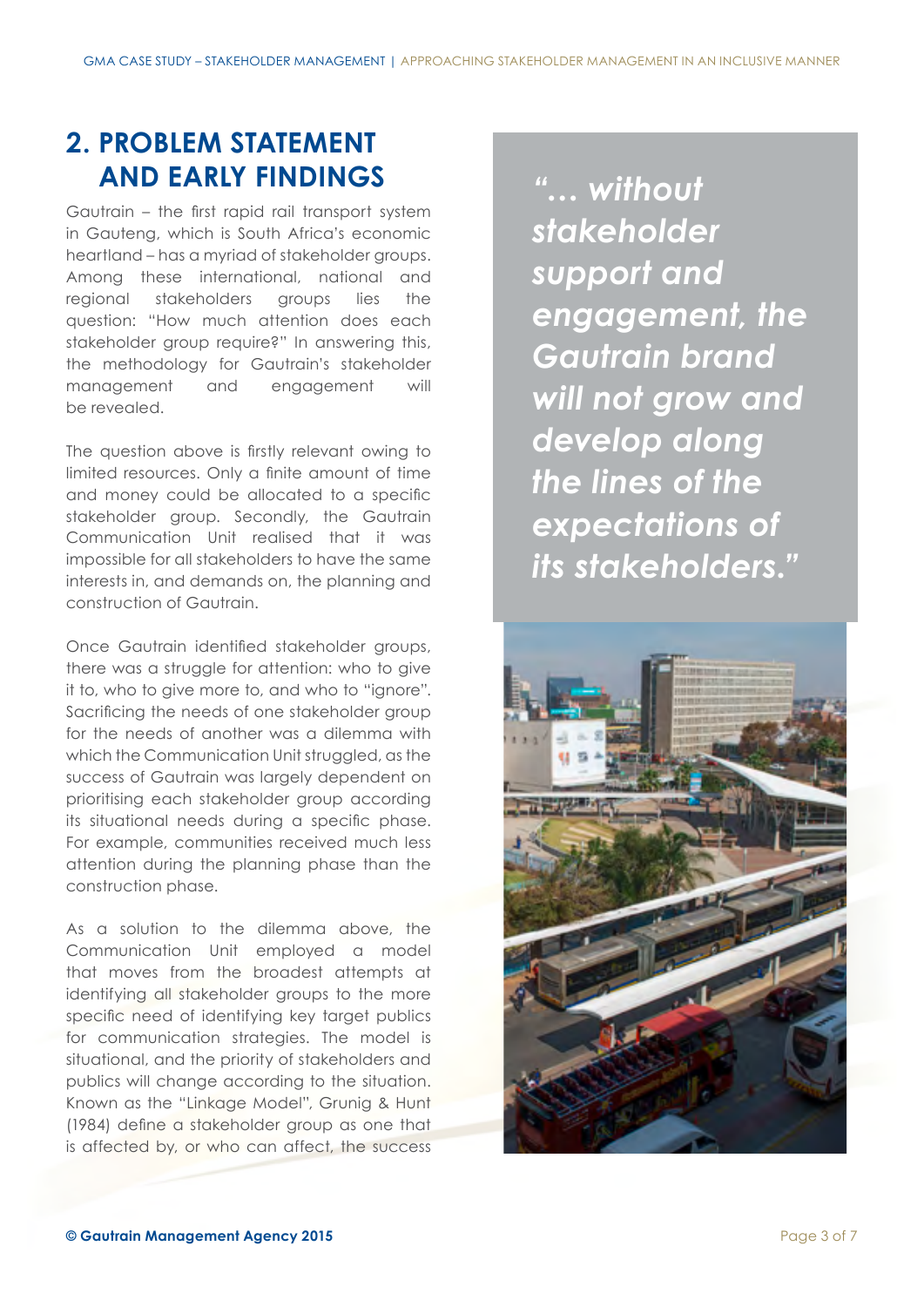of an organisation. Thereby, a link between the two parties is formed. For Gautrain, such stakeholder groups could be passengers, employees, media, communities and suppliers.

The Communication Unit successfully identified all stakeholders and then narrowed these down according to the attributes they displayed. This was done by considering how these groups were linked to the Gautrain Project. These links (according to Grunig and Hunt) are formed by either enabling, functional, diffused or normative stakeholders:

- Enabling stakeholders have some control and authority over Gautrain. For example, during Gautrain's planning phase, the National Treasury played a vital enabling function in the Project with significant financial backing for the Project.
- Functional stakeholders are essential to the operations of an organisation. They are either categorised as being part of the input by providing labour and resources such as Gautrain Management employees, as well as, once again, the National Treasury by

providing funding. Alternatively they are classified as part of the output by receiving Gautrain's services as passengers.

- Normative stakeholders share a common interest with an organisation. This group of Gautrain stakeholders share similar values, goals or problems, and often belong to industrial or professional associations. Examples of these Gautrain stakeholder groups include other modes of public transport.
- Diffused stakeholders have infrequent interactions with an organisation and are the most difficult to identify because of their infrequent interactions with the organisation. For Gautrain, these linkages include the media, the community, activists and other special interest groups.

With the application of the Linkage Model, Gautrain's Communication Unit could efficiently identify, categorise, prioritise and describe stakeholders, ranging from groupings to individual target audiences. This was done with an electronic stakeholder platform.



*Figure 1: Gautrain's electronic stakeholder platform*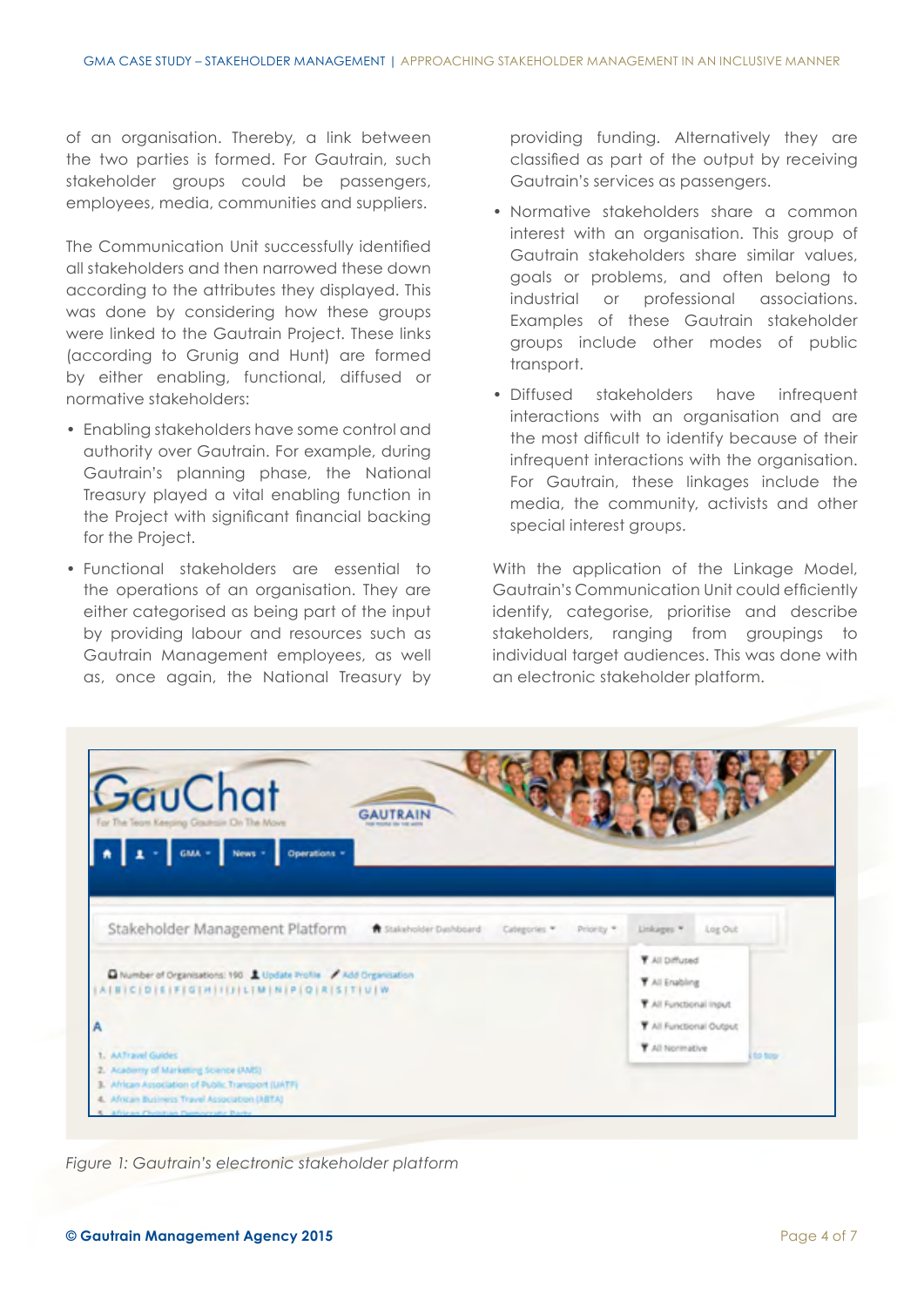## **3. ANALYSIS OF ISSUES**

When planning and construction took place, the Gautrain's Communication Unit's main objective was to position Gautrain as a project of national significance that would promote public transport and also contribute to socioeconomic development which South Africans could be proud of.

Achievement of the Communication Unit's objectives did not happen without challenges. Maintaining effective stakeholder management and engagement meant that the following had to be dealt with:

- Pessimism from national and international investors about Gautrain being an African government project with a perceived profile of corruption and fraud;
- Local sceptics who saw Gautrain as being a 'white elephant', which was not needed in Gauteng;
- A project like Gautrain had, at that stage, never been attempted in Africa. Being a 'greenfields' project attracted many critics;
- The success of Gautrain was questioned by many other transport mode 'experts'. All these other parties recommended other, better transport options as opposed to Gautrain;
- South Africa lacks a solid public transport tradition. This lack of tradition created a lot of 'disbelief' in the Project;
- Gautrain was to spend billions of taxpayers' money. As the Project was seen as a 'white elephant', spending public money created resistance among stakeholders;
- The NIMBY (not-in-my-backyard) syndrome increased opposition to Gautrain in Gauteng. The few who thought that Gautrain was a good idea did not want the service offered in their community;
- Running through undeveloped land created questions as to Gautrain's negative environmental impacts. In addition, in the

areas that were developed, noise and vibrations impacts were expected; and

• Almost 1 100 properties were expropriated. Since the affected communities had not been exposed to expropriation on a frequent basis, uncertainty existed as to how expropriation was to unfold.

Having overcome most challenges, the Gautrain Project and its objectives had to be brought to the minds of various stakeholders in a positive light. Intended target publics were selected, based on the perceived consequences of the relationship between Gautrain and its stakeholders.

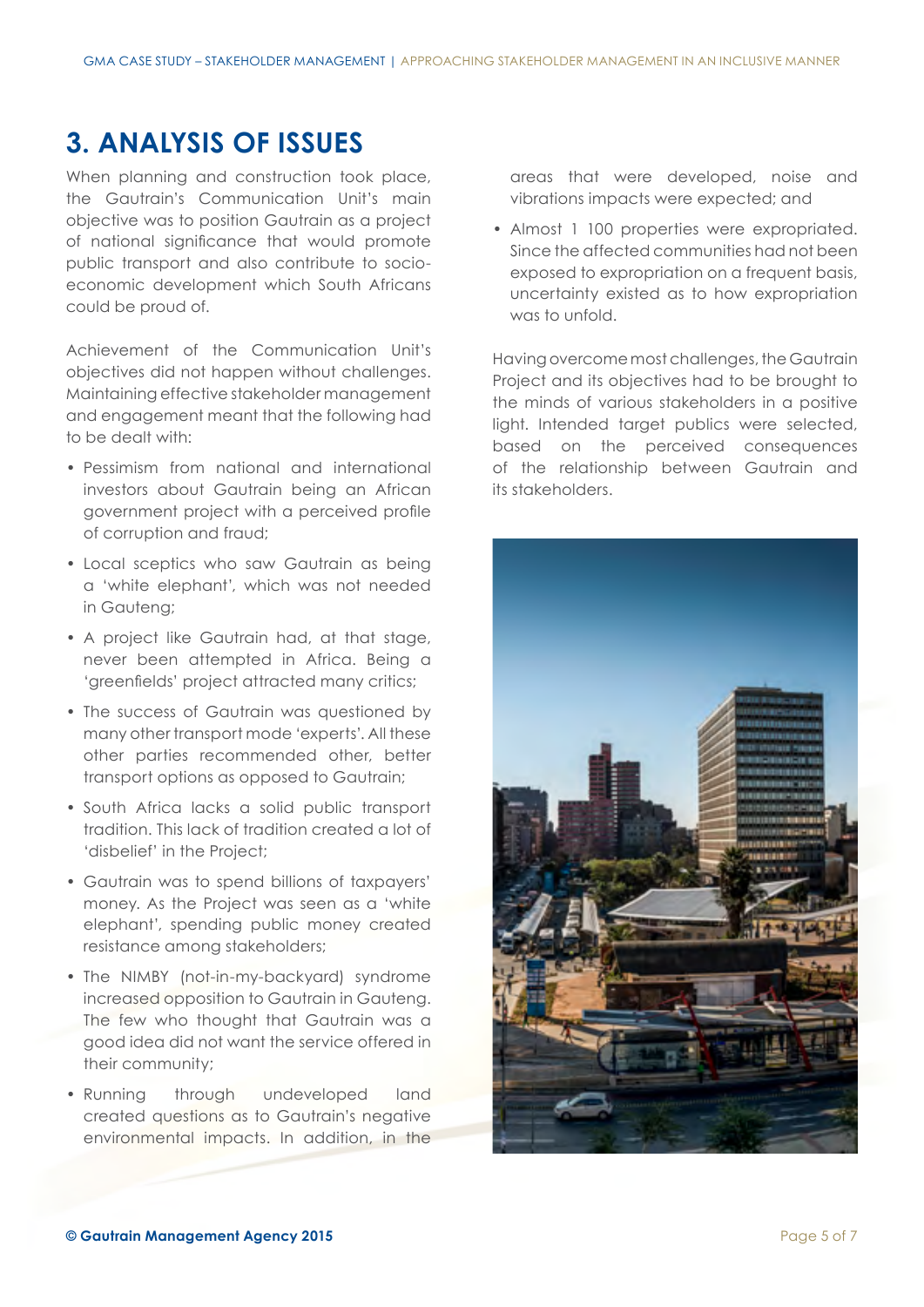The stakeholder groups that were perceived to become relevant to communication during construction and operation of the Gautrain were:

- Internal target publics;
- Government;
- Mass media;
- Interested and affected parties;
- Affected communities;
- Gauteng residents;
- Various national and international businesses, industries and sectors;
- Environmental organisations; and
- Potential passengers.

Having identified stakeholder groups, the Communication Unit prioritised, categorised and described selected, relevant stakeholders with the use of the stakeholder platform. Selection and prioritising were done considering the risks and challenges related to each stakeholder group. For example, Earth Life Africa – an environmental activist group – was given a high priority during Gautrain's construction phase. The priority level allocated was because of the risk and challenges Earth Life Africa presented to Gautrain's uninterrupted construction. Conversely, the Hospitality Industry, which posed no immediate threat to Gautrain during construction, was allocated a low priority and a lower level of engagement.

Once prioritisation of stakeholder groups had been completed for the relevant phases, an applicable communication strategy could then be formulated to mitigate risk and challenges associated with a specific stakeholder group.